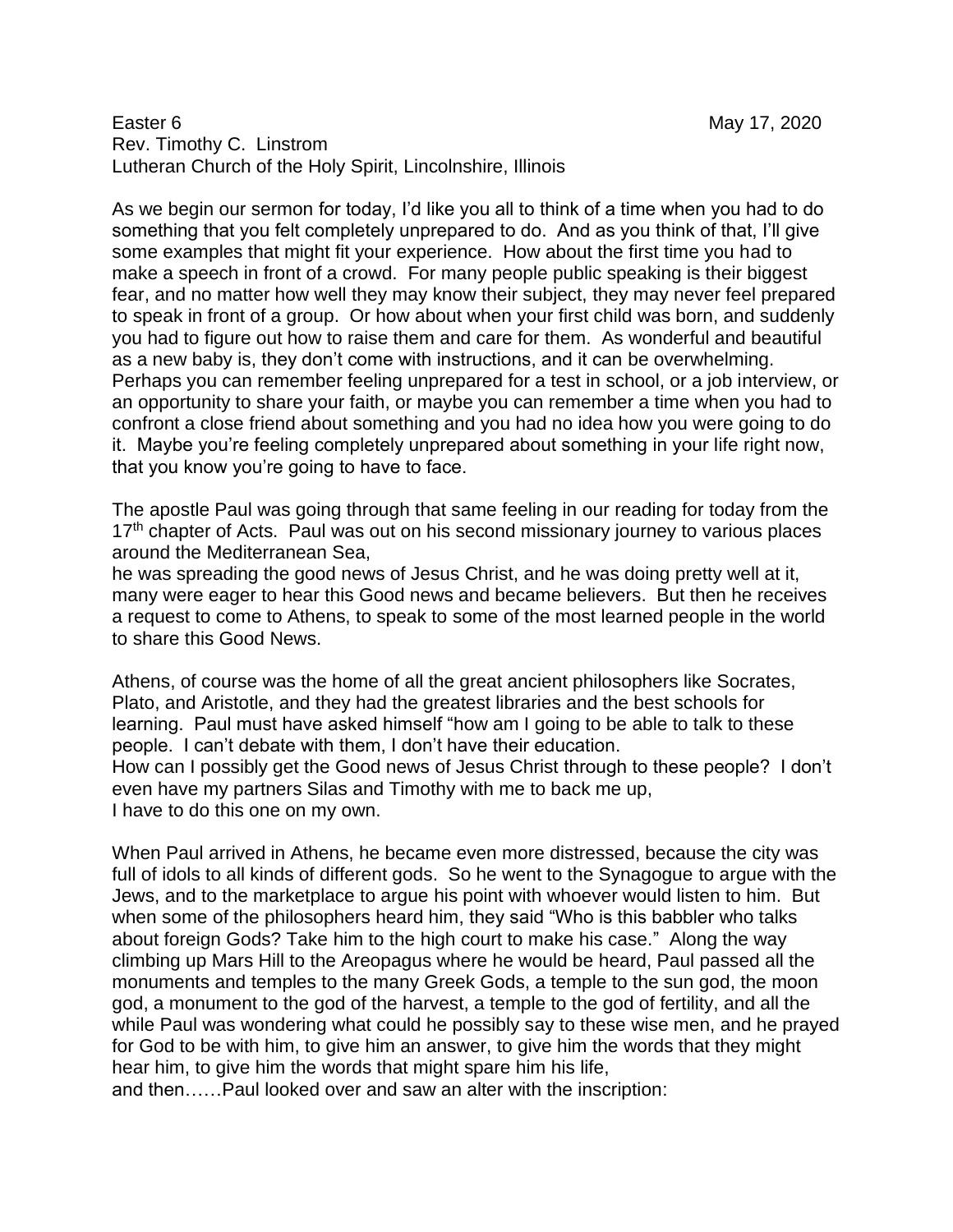"To an unknown God." And there it was, just what Paul needed, an answer to his prayer.

When Paul came before the High Court he said, "People of Athens, I applaud you for I see how extremely religious you are in every way. For as I went through your city, I saw how you have searched for God in so many aspects of your life, in the sun and the moon, in the fruit of the earth, and in your search for God you know that even as you have found God in all these places, you have acknowledged that there may be more, as I found an alter "to an unknown god." Well, I am here to reveal to you this day, this unknown God,

for what was unknown…….I now proclaim to you!

Paul didn't criticize their not knowing God or Jesus, but met them where they were, he even celebrated the fact that they desired to know God in a deeper way. And then Paul went on to tell of the one God who made the world and everything in it, who is the Lord of heaven and earth, and that even though we may search and grope for him, he is not far from each one of us, for it is in him we live and move and have our being. And Paul went on and on, he told them everything he could……..and he told them of the Good News of Jesus Christ, who died for our sins and then rose again…… Well…..At the thought of the resurrection many scoffed at his claims, but others wanted to hear more, and some came to believe.

Paul was in a situation he was completely unprepared for, and yet he trusted God to get him through the adversity………… Never knowing what the outcome might be, he trusted God, for with God, he would never be alone in his struggles.

When Jesus told the disciples that they would no longer see him because he would be ascending to the Father, Jesus said, "I will not leave you orphaned. I will not abandon you. Even though you will not see me, I will live in you." And Jesus said, "If you love me, you will keep my commandments, and I will ask my Father to give you an advocate that will be with you forever." And we know that advocate to be the Holy Spirit. And we know that we receive that gift of the Holy Spirit at baptism……and as our faithful God has promised us, we know that that Spirit will be with us forever.

We are not orphans. We are children of God, and we belong to God forever. The apostle Paul knew that as well, and he relied on that when the odds seemed stacked against him. If we trust in that promise and know that the spirit of God is with us, we will be comforted and protected, and through trust in God we will be prepared, even when it comes to doing something we feel completely unprepared for.

Like suddenly being laid off, with no source of income in sight. Or when the results from the medical tests are troubling, or when we don't know how to carry on after losing a loved one. When we are feeling overwhelmed, or defeated or rejected. That's when as children of God, we must rely on the spirit of God to be with us, comforting us, carrying us through anything life throws at us. For we are not orphans, we are not forgotten,